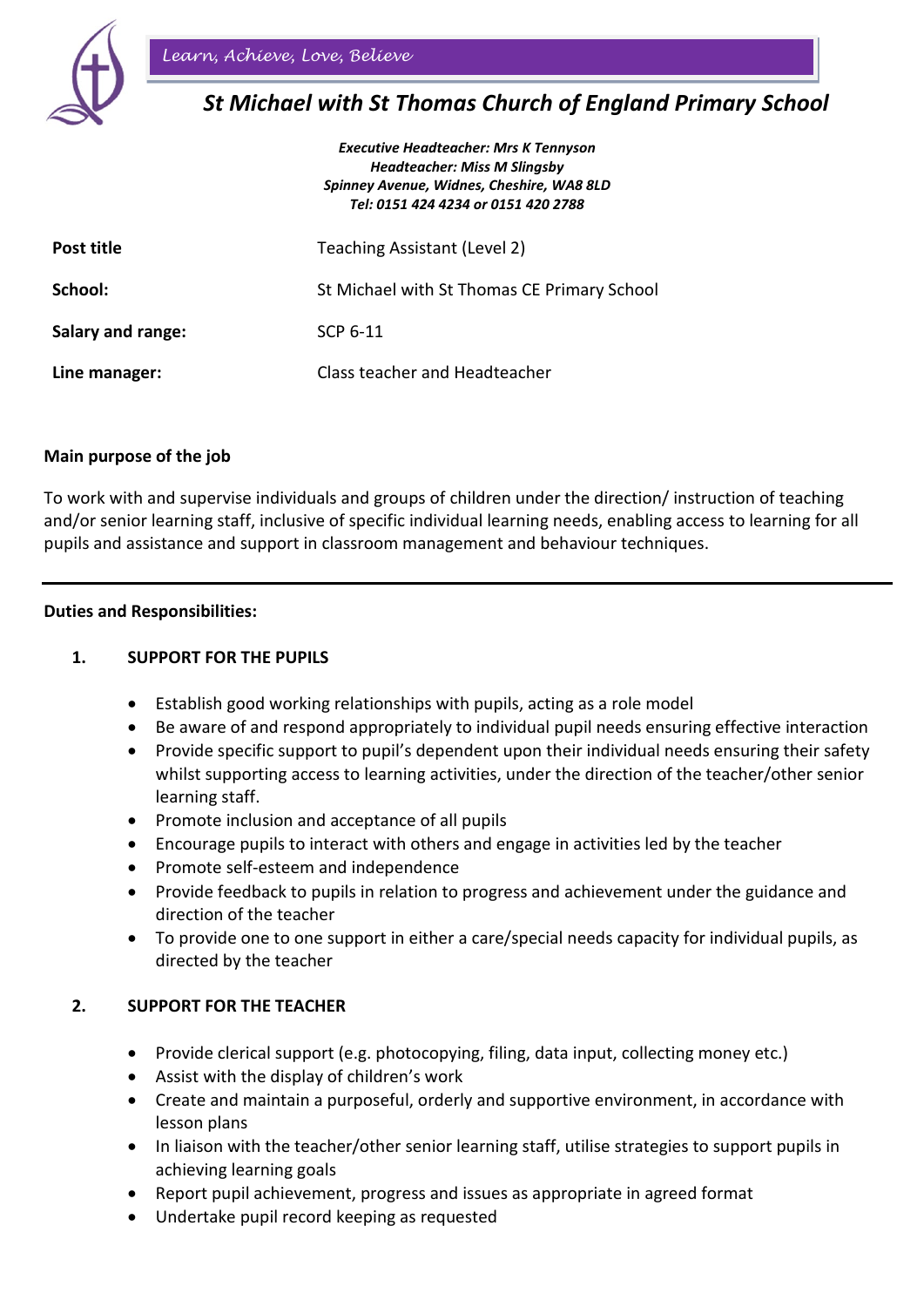

- Administer routine tests and invigilate exams as directed
- Promote good pupil behaviour, dealing with conflict and incidents and encouraging pupils to take responsibility for their own behaviour in line with established school policy
- Establish constructive relationships with parents/carers and communicate information as required

## **3. SUPPORT FOR THE CURRICULUM**

- Undertake structured and agreed learning activities/learning programmes, taking into consideration pupil learning styles, including small group work
- Undertake literacy/numeracy programmes, recording achievements and progress and providing appropriate reports and feedback for the teacher
- Support the use of ICT in learning activities and develop pupils' competence and independence in its use
- Prepare, maintain levels and use equipment/resources required to meet the lesson plans/relevant learning activity and assist pupils in their use

# **4. SUPPORT FOR THE SCHOOL**

- Be aware of and comply with school policies and procedures relating to child protection, health, safety and security, confidentiality and data protection. Report all concerns to the appropriate person (as named in the policy concerned)
- Be aware of and support difference and ensure all pupils have equal access to opportunities to learn and develop
- Contribute to the school ethos, aims and development plan
- Have an awareness of and support the role of other colleagues
- Attend relevant meetings as required
- Participate in training and other learning activities as required
- Assist with the supervision of pupils out of directed lesson time, including before and after school if appropriate and within working hours
- Accompany teaching staff and pupils on visits, trips and out of school activities as required
- 5. High expectations of all pupils; respect for their social, cultural, linguistic, religious and ethnic backgrounds; and commitment to raising their educational achievements
- 6. To be responsible for improving your own practice through observation, evaluation and discussion
- 7. To comply with the Data Protection Act and School policies and procedures
- 8. The post holder may reasonably be expected to undertake other duties commensurate with the level of responsibility that may be allocated from time to time.
- 9. To comply with the School's Health and Safety Policy and associated safe working procedures and guidelines.
- 10. To comply with the School's Comprehensive Equality Policy and to ensure that it is implemented within the service area of the post.